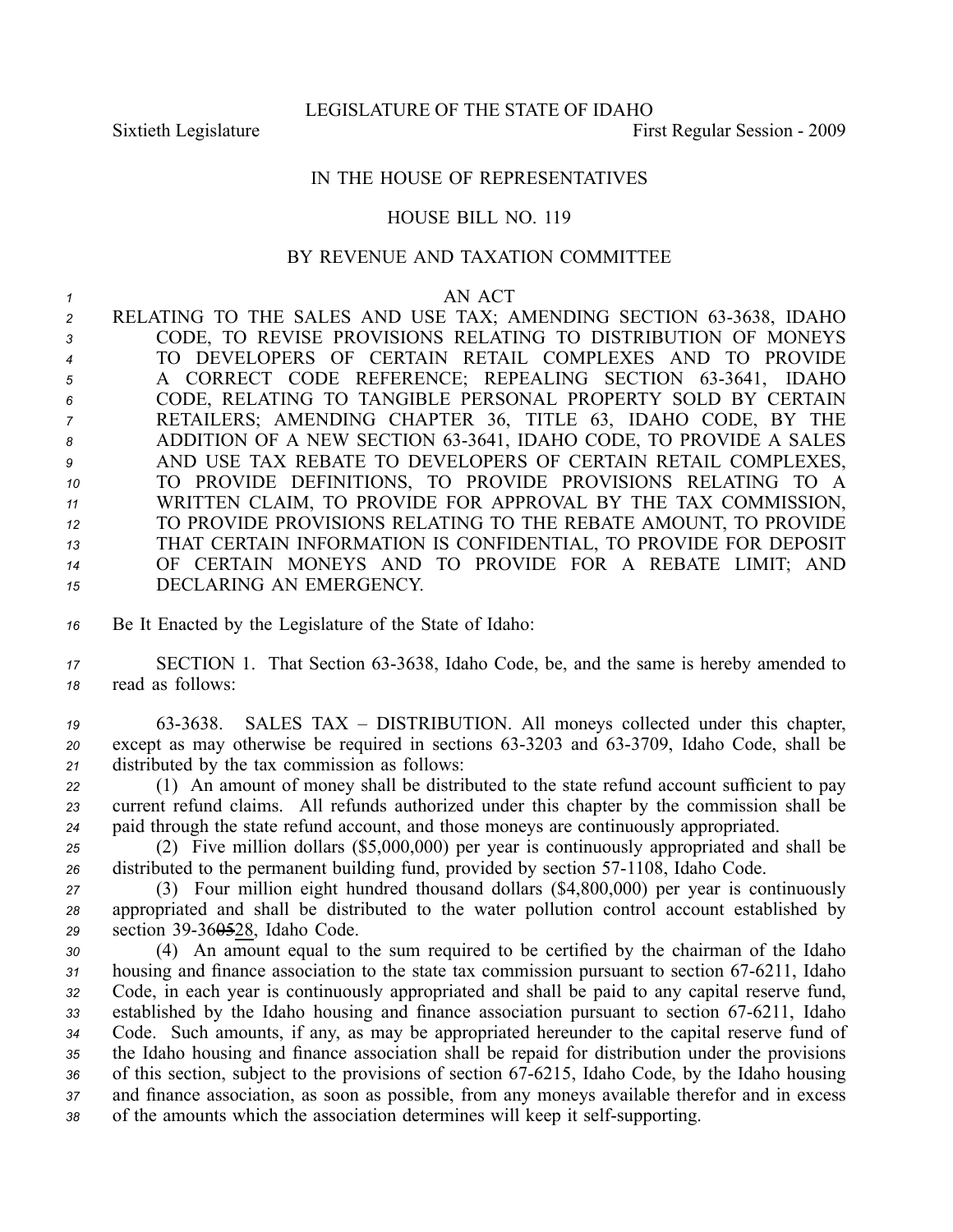*1* (5) An amount equal to the sum required by the provisions of sections 63-709 and 2 63-717, Idaho Code, after allowance for the amount appropriated by section 63-718(3), Idaho 3 Code, is continuously appropriated and shall be paid as provided by sections 63-709 and *<sup>4</sup>* 63717, Idaho Code.

- 
- 
- 
- 

*<sup>5</sup>* (6) An amount required by the provisions of chapter 53, title 33, Idaho Code.

*<sup>6</sup>* (7) An amount required by the provisions of chapter 87, title 67, Idaho Code.

 (8) One dollar (\$1.00) on each application for certificate of title or initial application 8 for registration of a motor vehicle, snowmobile, all-terrain vehicle or other vehicle processed by the county assessor or the Idaho transportation department excepting those applications in which any sales or use taxes due have been previously collected by <sup>a</sup> retailer, shall be <sup>a</sup> fee for the services of the assessor of the county or the Idaho transportation department in collecting such taxes, and shall be paid into the current expense fund of the county or state highway 13 account established in section 40-702, Idaho Code.

 (9) Eleven and fivetenths percen<sup>t</sup> (11.5%) is continuously appropriated and shall be distributed to the revenue sharing account which is created in the state treasury, and the moneys in the revenue sharing account will be paid in installments each calendar quarter by the tax commission as follows:

*18* (a) Twenty-eight and two-tenths percent (28.2%) shall be paid to the various cities as *<sup>19</sup>* follows:

*<sup>20</sup>* (i) Fifty percen<sup>t</sup> (50%) of such amount shall be paid to the various cities, and *<sup>21</sup>* each city shall be entitled to an amount in the proportion that the population of *<sup>22</sup>* that city bears to the population of all cities within the state; and

 (ii) Fifty percen<sup>t</sup> (50%) of such amount shall be paid to the various cities, and each city shall be entitled to an amount in the proportion that the preceding year's market value for assessment purposes for that city bears to the preceding year's market value for assessment purposes for all cities within the state.

- *27* (b) Twenty-eight and two-tenths percent (28.2%) shall be paid to the various counties as *<sup>28</sup>* follows:
- 

*<sup>29</sup>* (i) One million three hundred twenty thousand dollars (\$1,320,000) annually 30 shall be distributed one forty-fourth (1/44) to each of the various counties; and

*<sup>31</sup>* (ii) The balance of such amount shall be paid to the various counties, and each *<sup>32</sup>* county shall be entitled to an amount in the proportion that the population of that *<sup>33</sup>* county bears to the population of the state;

*<sup>34</sup>* (c) Thirtyfive and ninetenths percen<sup>t</sup> (35.9%) of the amount appropriated in this *<sup>35</sup>* subsection (9) shall be paid to the several counties for distribution to the cities and *<sup>36</sup>* counties as follows:

- *<sup>37</sup>* (i) Each city and county which received <sup>a</sup> paymen<sup>t</sup> under the provisions of *<sup>38</sup>* section 633638(e), Idaho Code, during the fourth quarter of calendar year 1999, *<sup>39</sup>* shall be entitled to <sup>a</sup> like amount during succeeding calendar quarters.
- *<sup>40</sup>* (ii) If the dollar amount of money available under this subsection (9)(c) in any *<sup>41</sup>* quarter does not equal the amount paid in the fourth quarter of calendar year 1999, *<sup>42</sup>* each city's and county's paymen<sup>t</sup> shall be reduced proportionately.
- *<sup>43</sup>* (iii) If the dollar amount of money available under this subsection (9)(c) in any *<sup>44</sup>* quarter exceeds the amount paid in the fourth quarter of calendar year 1999, each *<sup>45</sup>* city and county shall be entitled to <sup>a</sup> proportionately increased payment, but such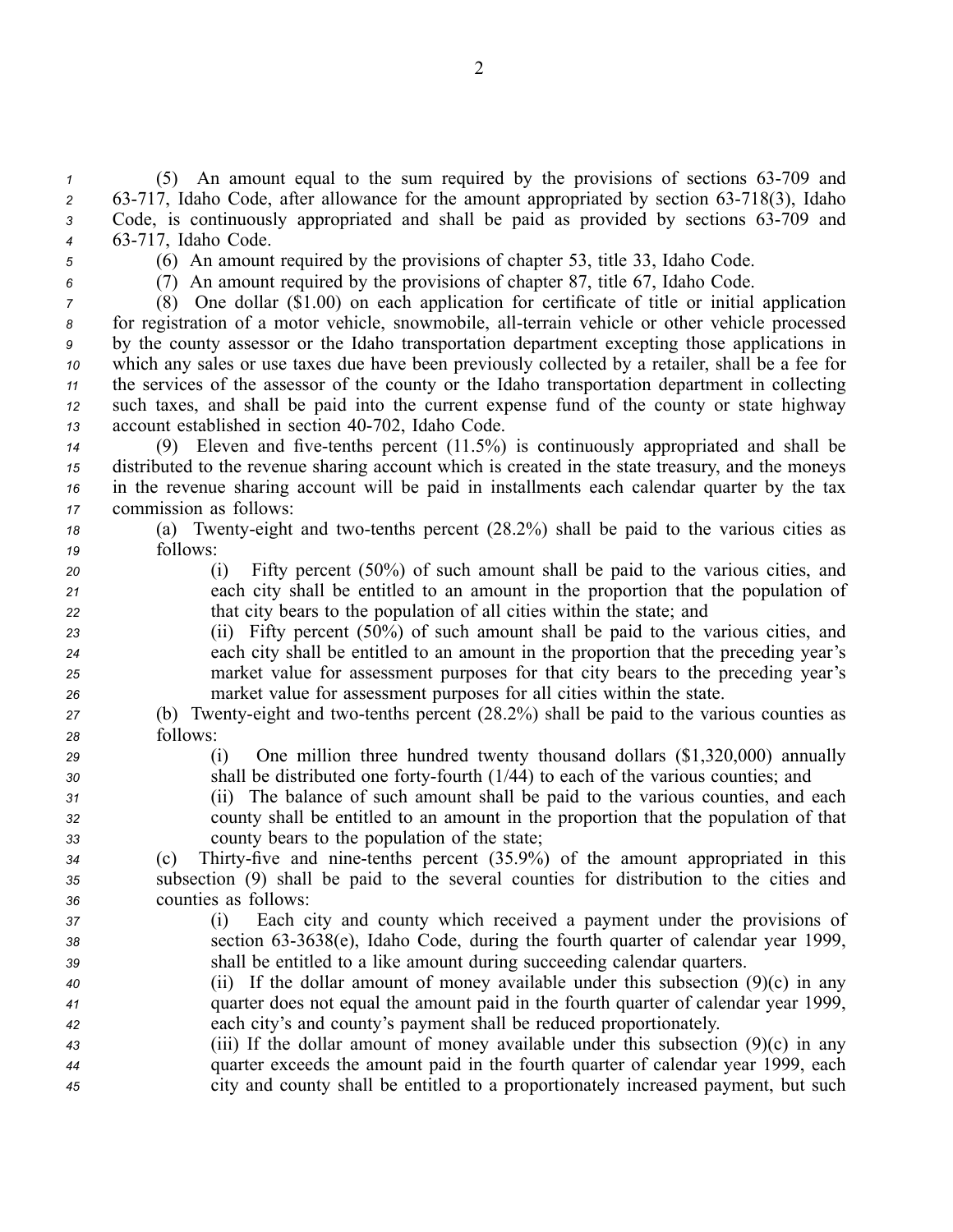*<sup>1</sup>* increase shall not exceed one hundred five percen<sup>t</sup> (105%) of the total paymen<sup>t</sup> *<sup>2</sup>* made in the fourth quarter of calendar year 1999.

 (iv) If the dollar amount of money available under this subsection (9)(c) in any quarter exceeds one hundred five percen<sup>t</sup> (105%) of the total paymen<sup>t</sup> made in the fourth quarter of calendar year 1999, any amount over and above such one hundred five percen<sup>t</sup> (105%) shall be paid fifty percen<sup>t</sup> (50%) to the various cities in the proportion that the population of the city bears to the population of all cities within the state, and fifty percen<sup>t</sup> (50%) to the various counties in the proportion that the population of <sup>a</sup> county bears to the population of the state; and

*10* (d) Seven and seven-tenths percent (7.7%) of the amount appropriated in this subsection *<sup>11</sup>* (9) shall be paid to the several counties for distribution to special purpose taxing districts *<sup>12</sup>* as follows:

*<sup>13</sup>* (i) Each such district which received <sup>a</sup> paymen<sup>t</sup> under the provisions of section *<sup>14</sup>* 633638(e), Idaho Code, during the fourth quarter of calendar year 1999, shall be *<sup>15</sup>* entitled to <sup>a</sup> like amount during succeeding calendar quarters.

*<sup>16</sup>* (ii) If the dollar amount of money available under this subsection (9)(d) in any *<sup>17</sup>* quarter does not equal the amount paid in the fourth quarter of calendar year 1999, *<sup>18</sup>* each special purpose taxing district's paymen<sup>t</sup> shall be reduced proportionately.

 (iii) If the dollar amount of money available under this subsection (9)(d) in any quarter exceeds the amount distributed under paragraph (i) of this subsection (9)(d), each special purpose taxing district shall be entitled to <sup>a</sup> share of the excess based on the proportion each such district's current property tax budget bears to the sum of the current property tax budgets of all such districts in the state. The state tax commission shall calculate district current property tax budgets to include any unrecovered foregone amounts as determined under section 63-802(1)(e), Idaho Code. When <sup>a</sup> special purpose taxing district is situated in more than one (1) county, the tax commission shall determine the portion attributable to the special purpose taxing district from each county in which it is situated.

*<sup>29</sup>* (iv) If special purpose taxing districts are consolidated, the resulting district is *<sup>30</sup>* entitled to <sup>a</sup> base amount equal to the sum of the base amounts which were *<sup>31</sup>* received in the last calendar quarter by each district prior to the consolidation.

 (v) If <sup>a</sup> special purpose taxing district is dissolved or disincorporated, the state tax commission shall continuously distribute to the board of county commissioners an amount equal to the last quarter's distribution prior to dissolution or disincorporation. The board of county commissioners shall determine any redistribution of moneys so received.

*<sup>37</sup>* (vi) Taxing districts formed after January 1, 2001, are not entitled to <sup>a</sup> paymen<sup>t</sup> *<sup>38</sup>* under the provisions of this subsection (9)(d).

*<sup>39</sup>* (vii) For purposes of this subsection (9)(d), <sup>a</sup> special purpose taxing district is any *<sup>40</sup>* taxing district which is not <sup>a</sup> city, <sup>a</sup> county or <sup>a</sup> school district.

 (10) Amounts calculated in accordance with section 2, chapter 356, laws of 2001, for annual distribution to counties and other taxing districts beginning in October 2001 for replacement of property tax on farm machinery and equipment exempted pursuan<sup>t</sup> to section 63602EE, Idaho Code. For nonschool districts, the state tax commission shall distribute onefourth (1/4) of this amount certified quarterly to each county. For school districts, the 46 state tax commission shall distribute one-fourth (1/4) of the amount certified quarterly to each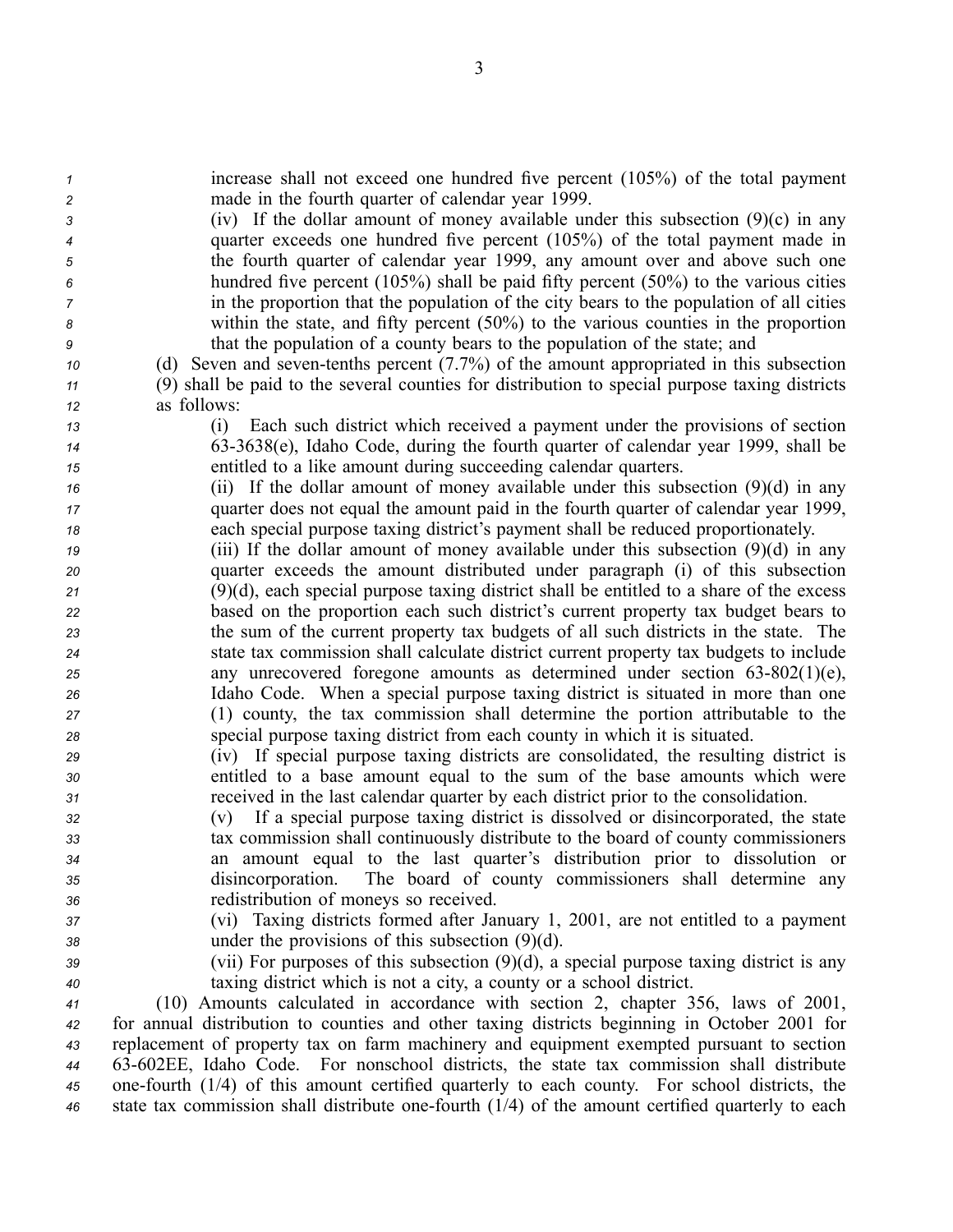school district. For nonschool districts, the county auditor shall distribute to each district within thirty (30) calendar days from receipt of moneys from the tax commission. Moneys received by each taxing district for replacement shall be utilized in the same manner and in the same proportions as revenues from property taxation. The moneys remitted to the county treasurer <sup>5</sup> for replacement of property exempt from taxation pursuant to section 63-602EE, Idaho Code, may be considered by the counties and other taxing districts and budgeted at the same time, in the same manner and in the same year as revenues from taxation on personal property which these moneys replace. If taxing districts are consolidated, the resulting district is entitled to an amount equal to the sum of the amounts which were received in the last calendar quarter by each district pursuan<sup>t</sup> to this subsection prior to the consolidation. If <sup>a</sup> taxing district is dissolved or disincorporated, the state tax commission shall continuously distribute to the board of county commissioners an amount equal to the last quarter's distribution prior to dissolution or disincorporation. The board of county commissioners shall determine any redistribution of moneys so received. If <sup>a</sup> taxing district annexes territory, the distribution of moneys received pursuan<sup>t</sup> to this subsection shall be unaffected. Taxing districts formed after January 1, 2001, are not entitled to <sup>a</sup> paymen<sup>t</sup> under the provisions of this subsection. School districts shall receive an amount determined by multiplying the sum of the year 2000 school district levy minus .004 times the market value on December 31, 2000, in the district of the property exemp<sup>t</sup> 19 from taxation pursuant to section 63-602EE, Idaho Code, provided that the result of these calculations shall not be less than zero (0). The result of these school district calculations shall be further increased by six percen<sup>t</sup> (6%). For purposes of the limitation provided by section 63802, Idaho Code, moneys received pursuan<sup>t</sup> to this section as property tax replacement for 23 property exempt from taxation pursuant to section 63-602EE, Idaho Code, shall be treated as property tax revenues.

25 (11) Amounts necessary to pay refunds as provided in subsection  $(3)$  of section 63-3641, 26 Idaho Code, to a developer of a retail commercial complex whose stores sell tangible personal *<sup>27</sup>* property or taxable services subject to the sales and use tax up to an aggregate total of 28 thirty five million dollars (\$35,000,000) per project shall be remitted to the demonstration pilot 29 project fund created in subsection (3) of section 63-3641, Idaho Code, and shall be specific to *<sup>30</sup>* and accounted for by each project.

31 (12) Amounts calculated in accordance with subsection (4) of section 63-602KK, Idaho *<sup>32</sup>* Code, for annual distribution to counties and other taxing districts for replacement of property 33 tax on personal property tax exemptions pursuant to subsection (1) of section 63-602KK, Idaho *<sup>34</sup>* Code, which amounts are continuously appropriated unless the legislature enacts <sup>a</sup> different *<sup>35</sup>* appropriation for <sup>a</sup> particular fiscal year.

*<sup>36</sup>* (13) Any moneys remaining over and above those necessary to meet and reserve for *<sup>37</sup>* payments under other subsections of this section shall be distributed to the general fund.

# *<sup>38</sup>* SECTION 2. That Section [633641](http://www.legislature.idaho.gov/idstat/Title63/T63CH36SECT63-3641.htm), Idaho Code, be, and the same is hereby repealed.

*<sup>39</sup>* SECTION 3. That Chapter 36, Title 63, Idaho Code, be, and the same is hereby amended <sup>40</sup> by the addition thereto of a NEW SECTION, to be known and designated as Section 63-3641, *<sup>41</sup>* Idaho Code, and to read as follows:

*<sup>42</sup>* 633641. REBATE OF SALES TAXES COLLECTED. (1) As provided in and subject *<sup>43</sup>* to the limitations of this section, <sup>a</sup> developer of <sup>a</sup> retail complex shall receive <sup>a</sup> rebate of *<sup>44</sup>* sales taxes collected and remitted to the state tax commission under this chapter by qualified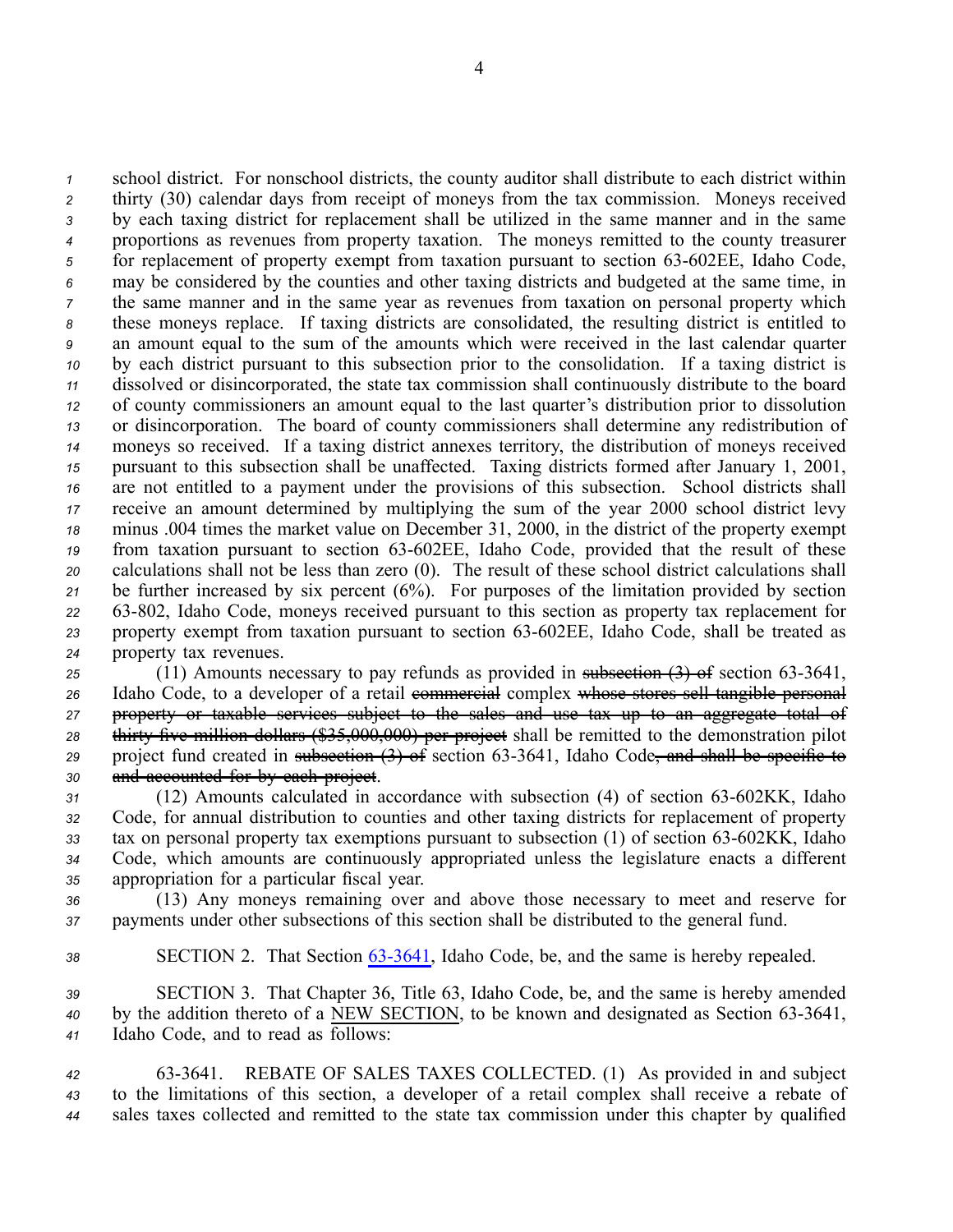*<sup>1</sup>* retailers within the retail complex to reimburse the developer for project expenses incurred for *<sup>2</sup>* the installation of approved transportation improvements.

*<sup>3</sup>* (2) As used in this section:

 (a) "Approved transportation improvements" means <sup>a</sup> highway project the cost of which is in excess of six million dollars (\$6,000,000) for the installation of an interchange from an interstate highway or expended on the improvement of <sup>a</sup> highway as defined in section 40109(5), Idaho Code. To qualify as an approved highway improvement the developer of <sup>a</sup> retail complex must enter into an agreemen<sup>t</sup> with the Idaho transportation board and/or political subdivision. An approved highway improvement shall include those costs directly associated with the highway project but shall not include any improvement not within the right-of-way of the proposed public highway improvement, improvements not specifically authorized in the agreemen<sup>t</sup> entered into, or developer financed improvements required by state or local agencies as par<sup>t</sup> of the permitting and development process not within the public highway right-of-way.

- *<sup>15</sup>* (b) "Political subdivision" means <sup>a</sup> city, county or highway district that receives highway *16* funding pursuant to section 40-709, Idaho Code.
- *<sup>17</sup>* (c) "Qualified retailer" means <sup>a</sup> specific location within <sup>a</sup> retail complex operated by <sup>a</sup> *<sup>18</sup>* retailer in regard to which the retailer:
- *<sup>19</sup>* (i) Has obtained <sup>a</sup> separate seller's permit pursuan<sup>t</sup> to section 633620, Idaho *<sup>20</sup>* Code, applicable only to that location and has collected sales or use taxes in regard *<sup>21</sup>* to retail sales made at that location and has remitted all such taxes to the state tax *<sup>22</sup>* commission with returns related to that permit;
- *<sup>23</sup>* (ii) Has been identified in the manner required by rules of the state tax *<sup>24</sup>* commission as associated with the specific retail complex; and
- <sup>25</sup> (iii) Did not directly or by any related party (as defined in section 63-3615A(2), *<sup>26</sup>* Idaho Code) operate <sup>a</sup> retail business in the same location before construction of *<sup>27</sup>* the retail complex.
- *<sup>28</sup>* (d) "Retail complex" means:
- *<sup>29</sup>* (i) One (1) or more buildings in <sup>a</sup> single location constructed by <sup>a</sup> developer *<sup>30</sup>* applying for <sup>a</sup> rebate under this section;
- *<sup>31</sup>* (ii) Facilities reasonably related to the buildings, such as parking lots, sidewalks, *<sup>32</sup>* lighting, traffic signs and accessory equipment; and
- *<sup>33</sup>* (iii) For which the developer has expended <sup>a</sup> minimum of four million dollars *<sup>34</sup>* (\$4,000,000).
- *<sup>35</sup>* (e) "Retailer" has the same meaning as provided in section 633610, Idaho Code;
- 36 (f) "Retail sales" has the same meaning as that term is defined in section 63-3609, Idaho *<sup>37</sup>* Code.
- *<sup>38</sup>* (3) To obtain the rebate provided by this section, the developer of <sup>a</sup> retail complex shall *<sup>39</sup>* file <sup>a</sup> written claim with the state tax commission.
- *<sup>40</sup>* (a) The claim shall:
- *<sup>41</sup>* (i) Identify the location and boundaries of the retail complex;
- *<sup>42</sup>* (ii) Identify the qualified retailers making retail sales within the complex;
- *<sup>43</sup>* (iii) Include verification that the developer has met the expenditure requirements of *<sup>44</sup>* paragraph (2)(d)(iii) of this section;